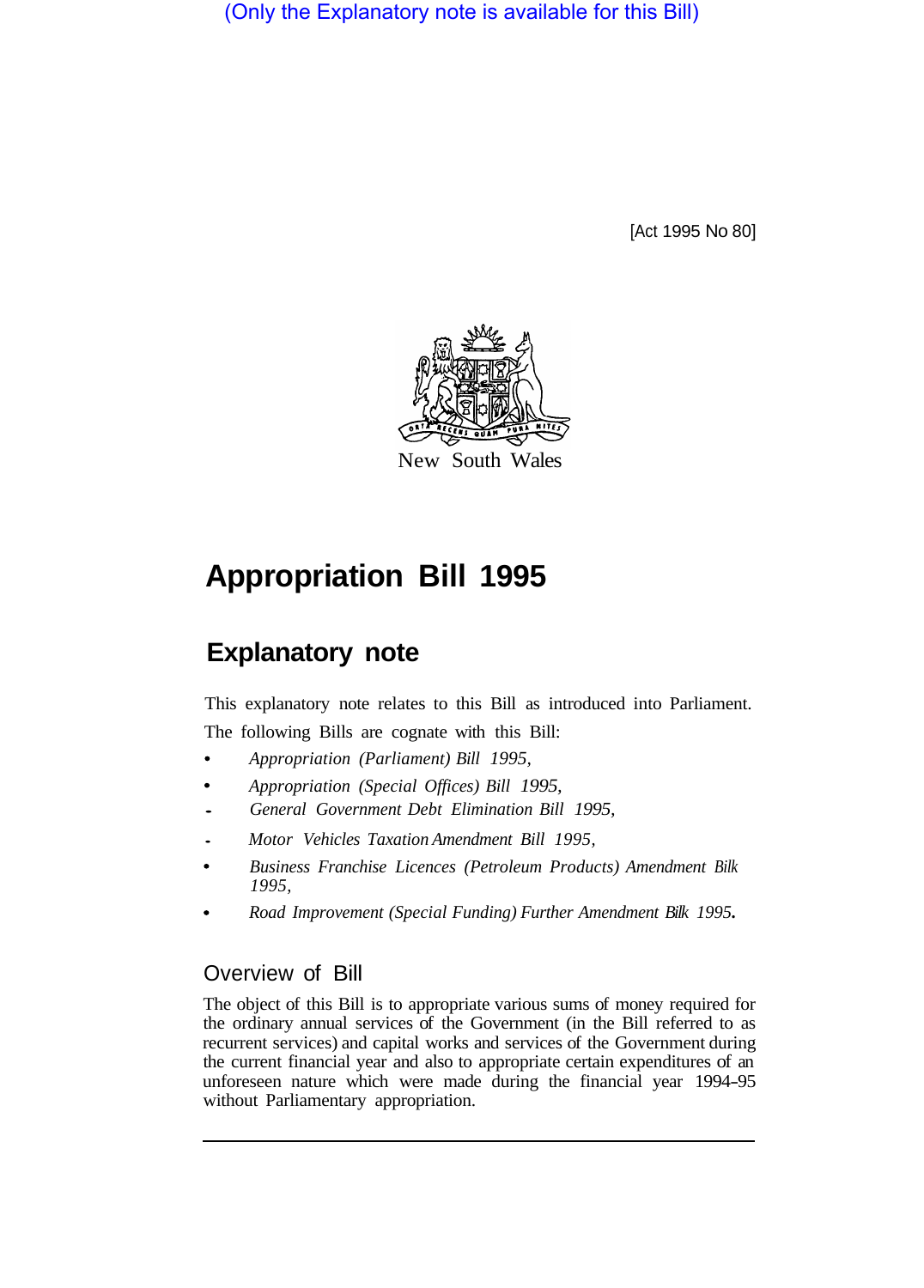Explanatory note

The Bill relates to appropriations from the Consolidated Fund—the principal account of the Government for Budget Sector transactions. The Consolidated Fund could be considered as the "public purse" and largely comprises receipts from, and payments out of, taxes, fines, some regulatory fees, Commonwealth grants and income from Crown assets.

In addition to allocations from the Consolidated Fund, most Budget Sector agencies would have other sources of moneys available to them. These moneys could arise from user charges, part retention of asset sale proceeds, industry contributions, etc. These are not appropriated by Parliament as they are not in the nature of taxes or other mandatory levies for which a service is not provided in return for payment.

The Budget Papers refer to a number of aggregates, each of which has its own purpose in explaining the financial operations of the Budget Sector. The main Budget Sector aggregates are:

#### **Total Payments:**

Total cash outflows from all sources of funds (with adjustments to remove intra sector transactions, eg where one agency partly funds another's operations or where an agency makes tax payments to Crown receipts). Useful in measuring the total cash resources applied directly to a function of government (eg health, education).

#### **Outlays:**

Total payments less:

- user charges (in the case of current outlays), and
- asset sales and receipt of advances repaid (in the case of capital outlays).

Measures the net cost (on a cash basis) of a service to be met by parties other than by the service recipients.

#### **Total Expenses:**

Total amount incurred in the provision of goods and services, regardless of whether a cash payment is made to meet the expense in the same year, in a later year, or at all.

Represents the accrual accounting equivalent of Total Payments.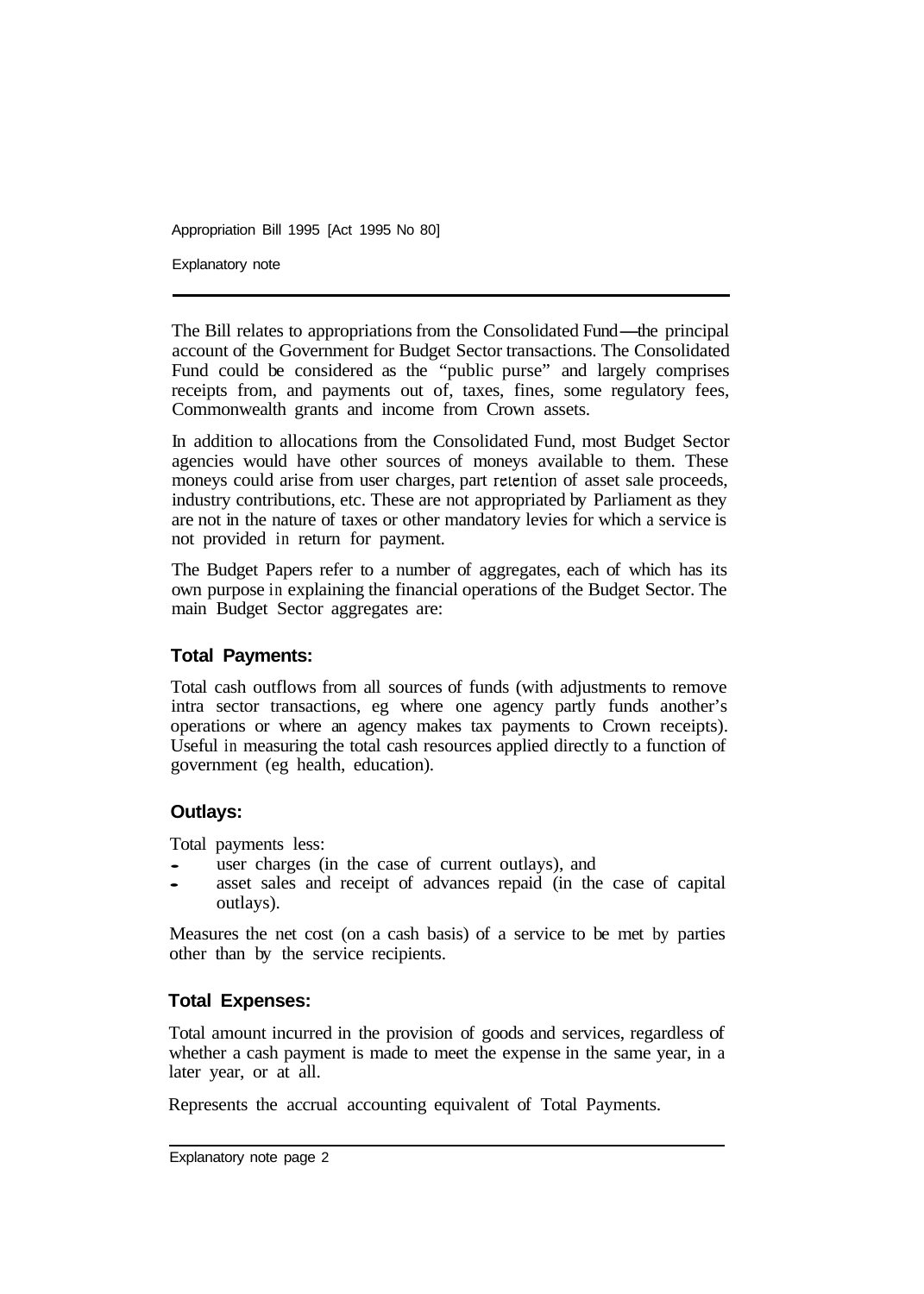Explanatory note

#### **Net Cost of Services:**

Total expenses less user charges revenue and other revenues retained by agencies (eg donations).

Represents the amount which ultimately has to be funded by the "public purse" in respect of the services provided in the year.

#### **Consolidated Fund Appropriation:**

Outlays less the use of other funds available to agencies (eg donations, cash balances).

Represents the amount of cash to be provided from the "public purse" in the Budget year.

The relationship between the main Budget Sector aggregates for 1995-96 (in comparison with 1994-95) is shown in the following tables.

The first starts with the total payments figure, showing how this relates to the Consolidated Fund.

The second starts with the total expenses of the Budget, again indicating how this figure relates to the Consolidated Fund appropriation. It should be noted that accrual accounting concepts relate primarily to operating (ie current) transactions rather than capital.

The tables include the financial information relating to the Legislature for which appropriation is to be made under the proposed *Appropriation (Parliament) Act 1995* and to the Ombudsman, State Electoral Office, Independent Commission Against Corruption and Office of the Director of Public Prosecutions for which appropriation is to be. made under the proposed *Appropriation (Special Offices) Act 1995.*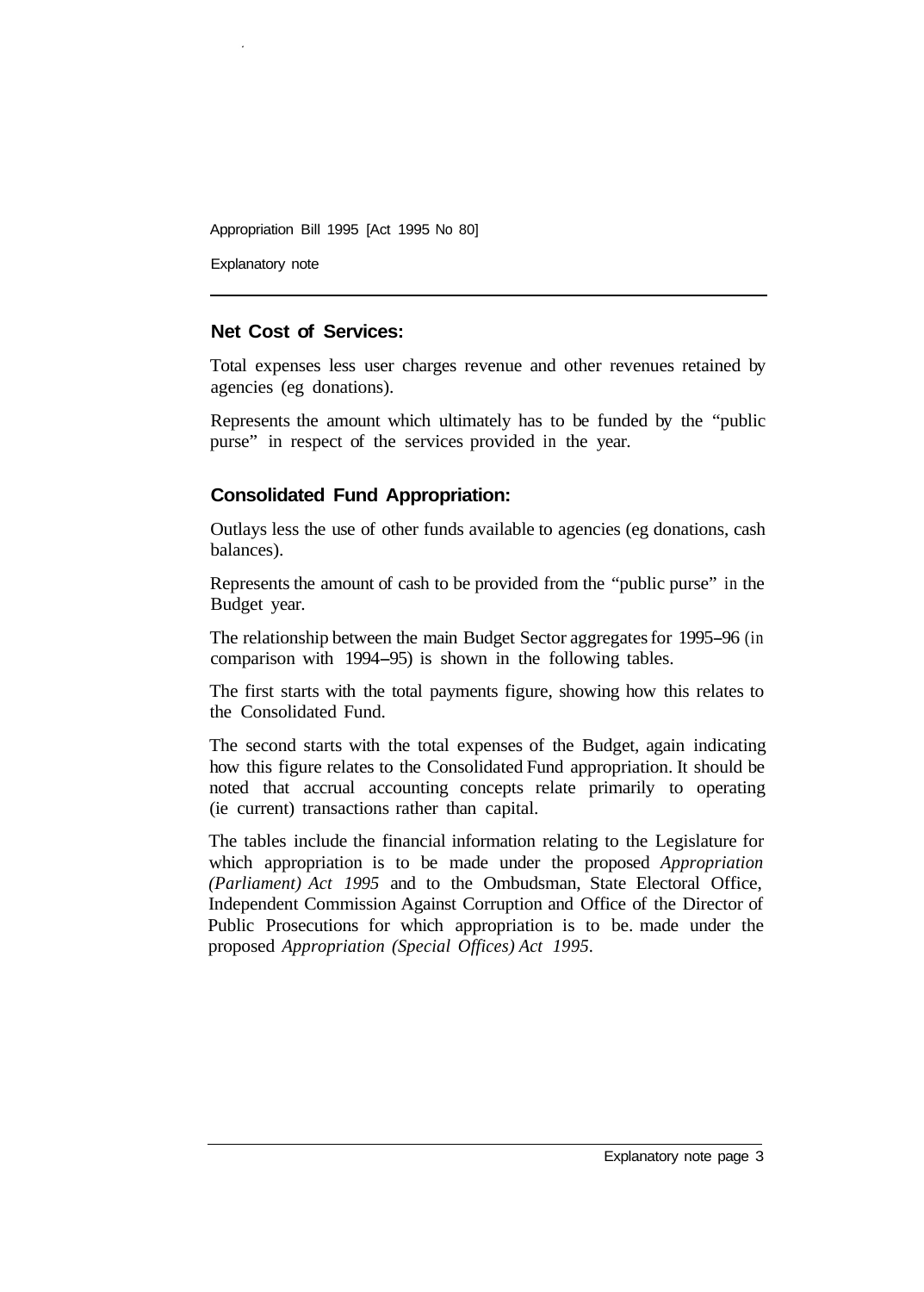Explanatory note

## **Cash Presentation**

|                                                                                                |                       | 1994–95               |                       | 1995-96               |
|------------------------------------------------------------------------------------------------|-----------------------|-----------------------|-----------------------|-----------------------|
|                                                                                                | <b>Current</b><br>\$m | <b>Capital</b><br>\$m | <b>Current</b><br>\$m | <b>Capital</b><br>\$m |
| Total Payments (including<br>Treasurer's Advance)                                              | 18,895                | 3,228                 | 19,748                | 3,399                 |
| less User Charges                                                                              | 1,156                 | n.a.                  | 1,171                 | n.a.                  |
| less Advances Repaid                                                                           | b.                    | 586                   |                       | 116                   |
| less Asset Sale Proceeds                                                                       | n.a.                  | 535                   | n.a.                  | 174                   |
| equals Outlays                                                                                 | 17,739                | 2,107                 | 18,576                | 3,110                 |
| <i>plus</i> Advances and Debt Repaid by<br>Agencies                                            | n.a.                  | 943                   | n.a.                  | 452                   |
| plus Agencies' Increase in Cash<br>and Investments (net)                                       |                       | --                    |                       |                       |
| plus Assets Sales Proceeds not<br>Retained by Agencies                                         | n.a.                  | 399                   | n.a.                  | 16                    |
| plus Receipts Offset to Outlays                                                                | 32                    | 565                   | 34                    | 158                   |
| <i>plus</i> User Charges not Retained by<br>Agencies                                           | 3                     | n.a.                  | 10                    | n.a.                  |
| plus Advances Paid to Other<br>Agencies                                                        | n.a.                  | 22                    | n.a.                  | 14                    |
| plus Reclassification of Capital<br>Grants to Equate to Accrual<br><b>Budgeting Principles</b> | 1,211                 | (1,211)               | 1,225                 | (1,225)               |
| plus Reclassifications for<br>Government Finance Statistics<br>Principles                      | (26)                  | 14                    | 87                    | (92)                  |
| <i>plus</i> Intra Sector Payments                                                              | 571                   |                       | 978                   |                       |
| less Other Agency Receipts                                                                     | 663                   | 14                    | 1,066                 | 18                    |
| less Agencies' Use of Cash and<br>Investments (net)                                            |                       | 61                    | 37                    | 54                    |
| <i>less</i> Advances Received                                                                  |                       | 22                    |                       | 14                    |
| equals Consolidated Fund<br>Appropriation                                                      | 18,867                | 2,742                 | 19,807                | 2,347                 |

Explanatory note page 4